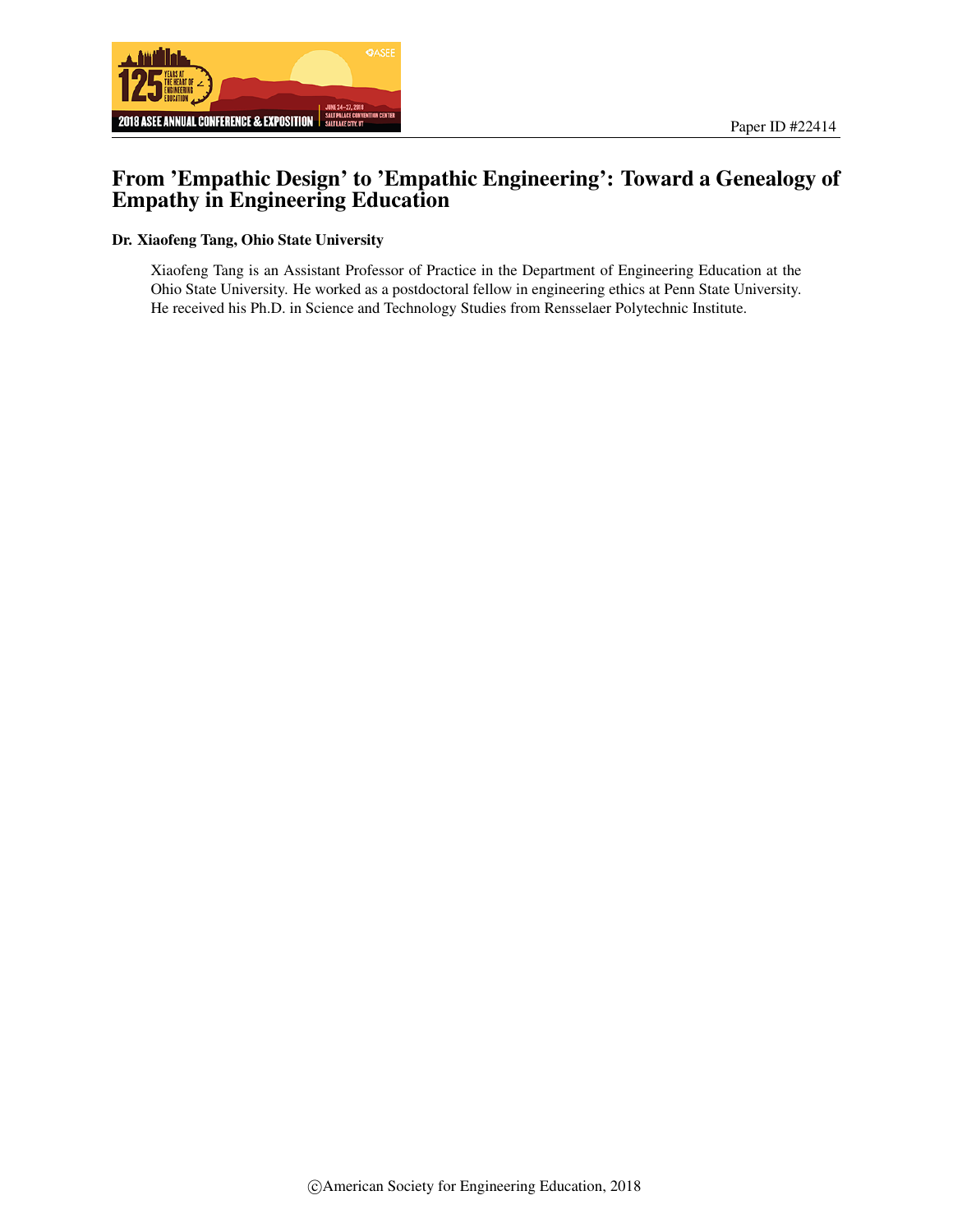# **From "Empathic Design" to "Empathic Engineering": Toward a Genealogy of Empathy in Engineering Education**

### **Abstract**

In philosophy and psychology literature, empathy in general refers to 1) the ability to understand another person's ideas and feelings; and 2) the inclination to feel emotionally responsive to, and act to alleviate, another person's distressful experience. Until recently, however, discourses on "empathy" in engineering education are inspired primarily by "empathic design," a concept that originated from market research and first gained popularity in the business world. This paper argues that the discourse of "empathic design" inadvertently advances an instrumentalist interpretation of empathy, one that ignores the depth and breadth of philosophical and psychological insights into empathy. The adoption of this instrumentalist, product-oriented conception of empathy exacerbates some persistent problems confronting engineering education, including a tendency to objectify the users of engineering products.

Seeking to reconstruct empathy on the ground of philosophy and psychology literature, in this paper I begin to develop a genealogy of empathy in engineering education. The paper does this by tracing the discursive history of empathy in engineering education and in its discipline-based sub-communities (e.g., design and entrepreneurship). This genealogical survey also examines recent scholars' efforts toward redefining empathy as an engineering competency, which lays the groundwork for envisioning "empathic engineering." Champions of empathic engineering, taking advantage of knowledge developed in psychology and social work, link empathy to engineering students' moral development and communication skills. Ultimately, empathic engineering aims at advancing objectives related to community needs, sustainability, and social justice. I assess the implications of the discursive migration from "empathic design" to "empathic engineering" for the identity formation of the engineering profession. Furthermore, I argue that the movement toward "empathic engineering" suggests the potential for overcoming a narrowly-defined, instrumentalist, and product-oriented conception of empathy. As an example, I suggest two alternative conceptions of empathy in engineering: 1) empathy as a commitment to communicating and understanding across different cultural and epistemic communities; and 2) empathy as a professional excellence for engineers.

### **Introduction**

Empathy, a word translated from "*Einfühlung*" in German, originally refers to an aesthetic experience in which a viewer "feels into" a work of art [1]. Since the  $19<sup>th</sup>$ century, philosophers and psychologists have scrupulously examined the meanings of empathy and its role in numerous human actions and characters (e.g., helping). Although interpretations of empathy vary across time and disciplines, philosophers and psychologists in general think of empathy as 1) our ability to understand another person's ideas and feelings; and 2) our inclination to feel emotionally responsive to, and act to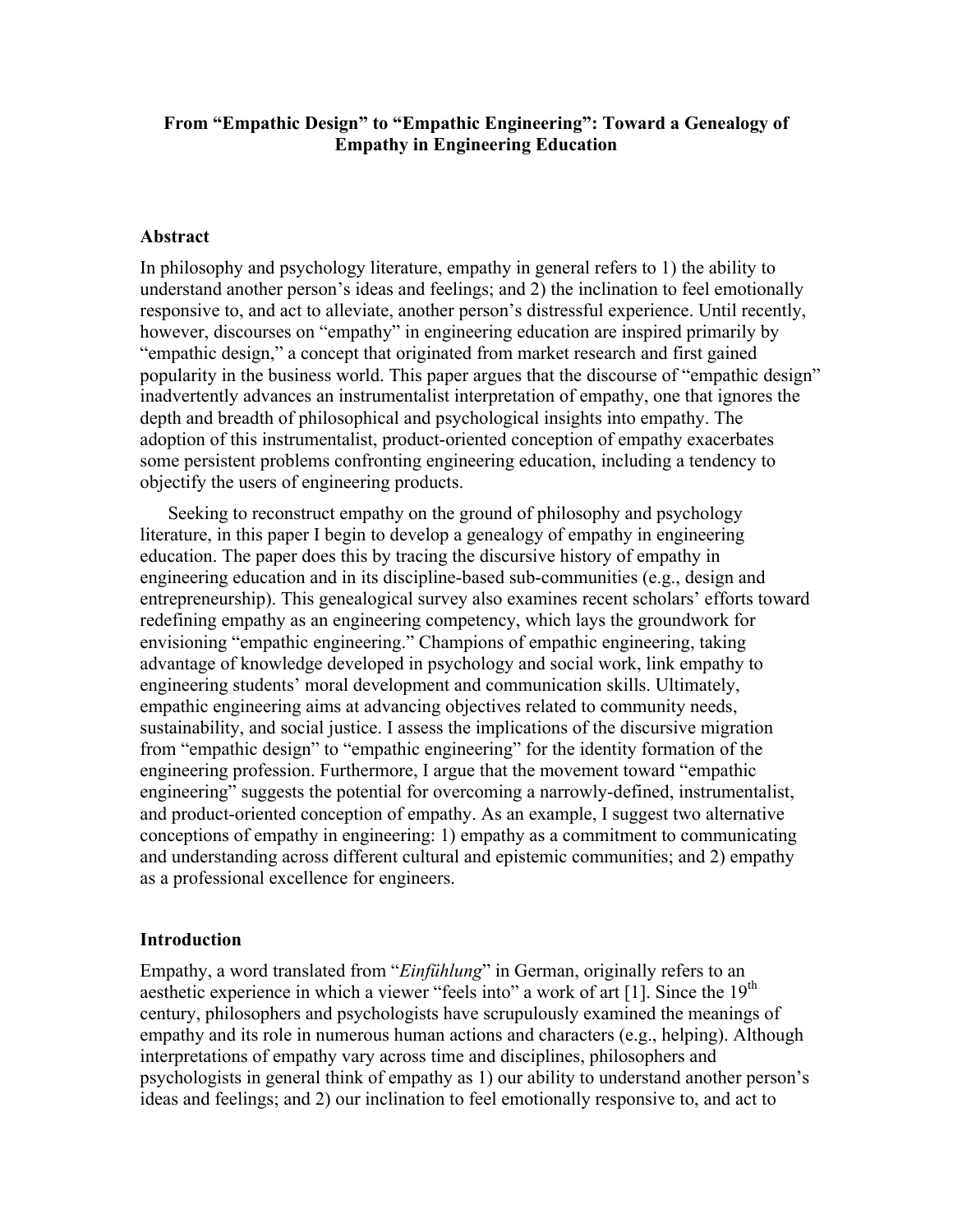alleviate, another person's distressful experience [2]. In addition, empathy in philosophy and psychology is commonly used to describe cognitive or affective responses of individual persons: we usually suggest a person, not some other thing, has empathy.

Over the last decade, engineering educators have become increasingly interested in empathy and its role in engineering. As of this writing, 439 papers published at the ASEE annual conference proceedings have included the word "empathy," and the number is surging in recent years (see Figure 1). Unlike its typical usage in philosophy and psychology, empathy in engineering education describes non-human items, such as empathic design or empathic engineering. What inspires engineering educators to adopt and adapt the concept of empathy? How does engineering educators' engagement with empathy enrich existing philosophical and psychological insights into this concept? How might we take a more imaginative approach to empathy in engineering? This paper begins to explore these questions through a genealogical study of empathy in engineering education.



**Figure 1. ASEE Papers with "Empathy" by Year**

The remainder of this paper begins with a short historical sketch of empathy, drawing from philosophy and psychology literature. The purpose is to set a "benchmark" for observing similar and different interpretations of empathy in engineering education. Given the rare presence of genealogical studies in engineering education literature, I also briefly discuss genealogy as a research method and the reasons for pursuing a genealogy of empathy in engineering. The following section traces the discursive presence of "empathy" in engineering education. This section focuses on the ways in which empathy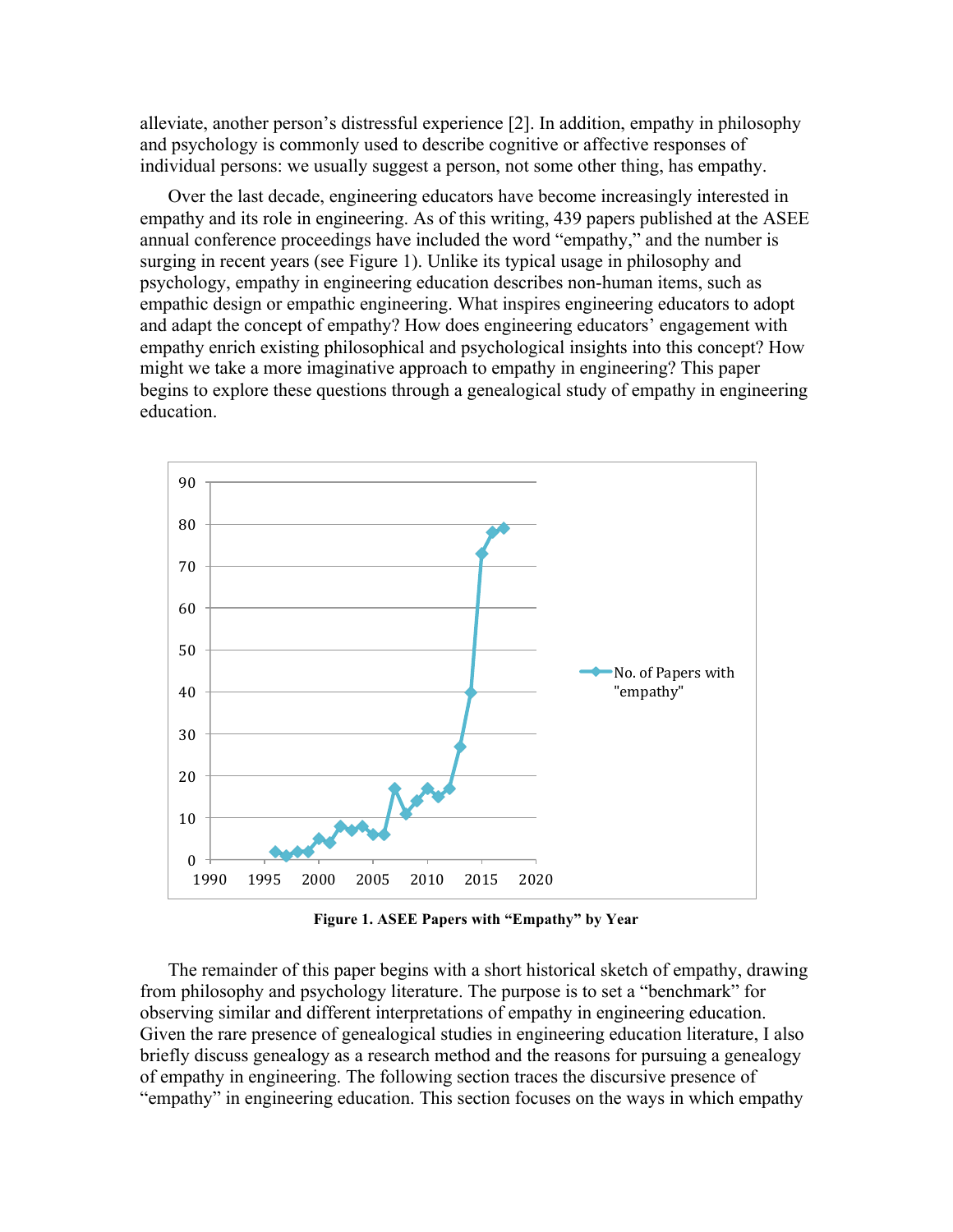(or related terms like "empathic" or "empathize") is talked about in the engineering education community, and I do so by analyzing papers published with the ASEE annual conference proceedings. To assist the imagining of new possibilities, I then suggest two ways of reformulating empathy in the engineering context.

# **Literature Review**

### *A prehistory of empathy in engineering*

According to psychologist Lauren Wispé, empathy was studied in a variety of disciplines throughout the  $20<sup>th</sup>$  century, and the fields in which empathy drew intense attention shifted from time to time. In the  $19<sup>th</sup>$  century, Germans used the word "Einfühlung" in aesthetics theory to describe the process in which a viewer projects oneself into the object of beauty. At the turn of the century, "Einfühlung" migrated out of aesthetics and became a choice for psychologists to describe the ability to recognize other persons' psychological status [3]. Titchener first translated "Einfühlung" into the English word "empathy" in 1909, referring to the act of imitating another person's feelings [3]. From the 1930s on, personality theorists considered empathy, or the ability to imitate others' feeling, as the key for understanding personalities. In the 1950s and 1960s, psychotherapists, led by Carl Rogers, valued empathy for effective therapy. Psychotherapists at this time particularly recommended and practiced the technique of empathic listening, which emphasizes withholding one's own presumptions and judgments and trying to see the world through the lens of the patients. In the decades that followed, empathy became a popular object of study in social and developmental psychology. Psychologists in these fields did enormous work in creating scales for measuring empathy, particularly measuring the growth of empathy in children [3].

Contemporary studies in psychology still follow a wide range of definitions of empathy. However, according to Batson, these diverse interpretations of empathy converge in two domains: 1) knowing another person's thinking or feeling; 2) motivating someone to be sensitive and care for others' suffering [2]. The first domain stresses the cognitive aspect, the second the affective.

# *Genealogy*

According to philosopher Bernard Williams, "a genealogy is a narrative that tries to explain a cultural phenomenon by describing a way in which it came about, or could have come about, or might be imagined to have come about" [4]. By probing both the widelyreceived and the potentially viable accounts of a cultural phenomenon, a genealogist sets in motion a process for questioning, evaluating, and renewing a taken-for-granted way of thinking, acting, or being. For example, in *The Genealogy of Morals*, Nietzsche demonstrates a genealogical scrutiny of moral values when he asks, "Under what conditions did man construct the value judgments good and evil? And what is their intrinsic worth? Have they thus far benefited or retarded mankind? Do they betoken misery, curtailment, degeneracy or, on the contrary, power, fullness of being, energy, courage in the face of life, and confidence in the future?" [5]. Foucault more explicitly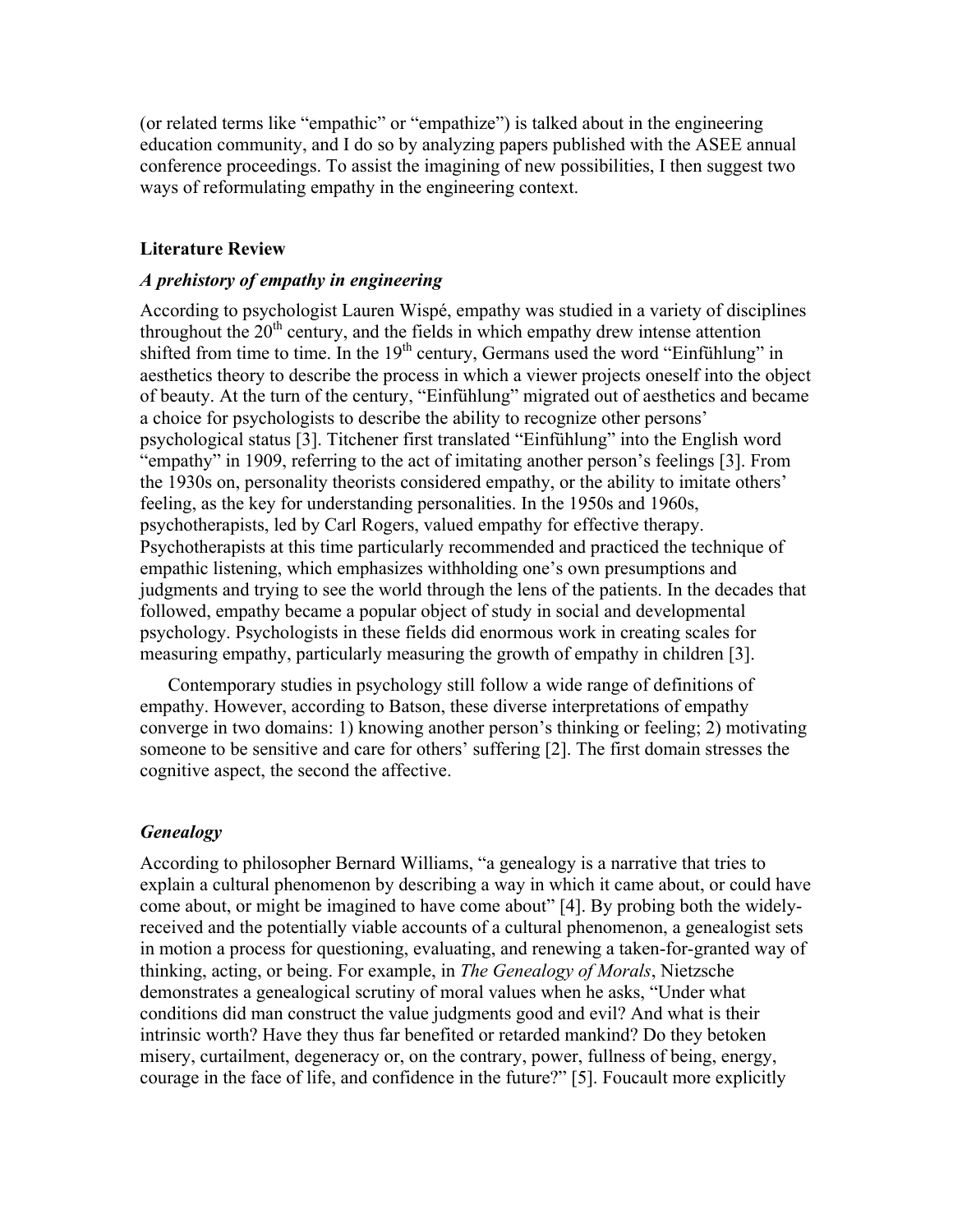designated genealogy as a force to destabilize and disrupt any authoritative, monotonous, and linear account of history: "[genealogy] opposes itself to the search for 'origins'"[6].

The question then becomes, is this genealogical method, at the first glance elusive and even antithetical to the common logic of engineering, an appropriate way to study empathy in engineering? Whereas reasonable doubts might exist, there are a few reasons for taking this intellectual risk. First, in its opposition to a singular "origin story," a genealogical inquiry reveals the heterogeneous pathways through which empathy enters and interplays with engineering, thus it enables multiple conceptions of empathy as it pertains to diverse engineering identities. Second, asking what "could have come about" frees us to imagine possibilities aside from the current dominant narrative about empathy, inherited from market research, which retains few of the rich insights into empathy resulting from a century of philosophical and psychological investigations. Third, similar to engineering design, a genealogical study is iterative. This iterative nature thus allows reconstruction of empathy with insights learned from its interaction with engineering.

#### **A Brief Discursive History of Empathy in Engineering Education**

The word "empathy" first appeared in two papers published with the ASEE annual conference proceedings in 1996. However, "empathy" only appeared once in each paper, and in both cases the authors used "empathy" to describe a personal character without clearly defining the concept [7] [8].

More systematic discussion of "empathy" did not appear until 2001. Welker and Carlson's report of engineering ethics education considers empathy as a precursor to moral imagination [9]. While not explicitly defining empathy, Welker and Carlson reported using different media and genres to help students develop empathy with engineers who make difficult ethical choices and with people who are impacted by corresponding engineering decisions. Crowley et al. developed a course that cultivates engineering students' emotional intelligence [10]. The authors define emotional intelligence as "bring[ing] awareness of their own emotions to their life experiences, and to develop the skills to recognize and work with the emotions of others"[10]. The latter half of this definition aligns well with the cognitive and affective dimensions of empathy in psychology literature. Crowley et al. also explicitly addressed empathy, recognizing it as a "foundational component of emotional intelligence." Notably, while Welker and Carlson's and Crowley et al.'s papers treat empathy respectively as a framework for engineering students' moral and emotional development, neither one cites sources that explain the theoretical underpinnings of empathy.

The lack of reference to academic sources on empathy lasted for a few more years, during which time a number of papers appeared in ASEE that explore the role of empathy in communication, teamwork, and design, and yet authors of these papers treated empathy as if it were a well-known and self-explanatory concept that needed no definition. This absence of "empathy reference" lasted until 2006, when Mawasha and colleagues cited Carl Rogers's definition of empathy to describe student attitude [11]. The following year—2007—arguably marked the beginning of the "blossom of empathy" in ASEE. The number of papers containing "empathy" reached double digits (17) for the first time in the 2007 ASEE annual conference proceedings, almost tripling from the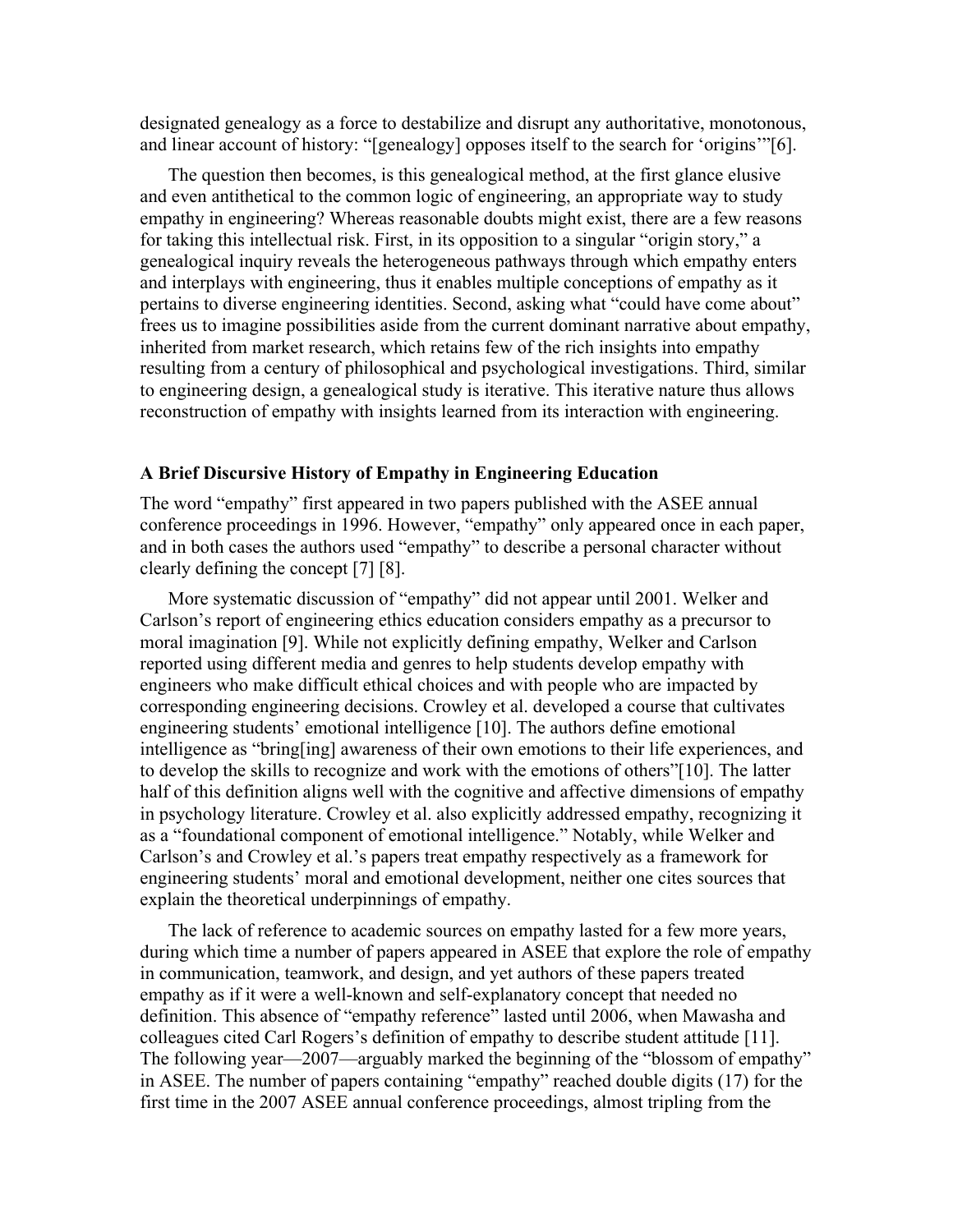previous year. While the majority of this year's papers still use empathy tangentially without clear definition or references to academic sources, three exceptions existed.

Ellis et al. developed a survey instrument to assess high school girls' perceptions of artificial intelligence [12]. Drawing from Wiggins and McTighe's framework of understanding by design, Ellis et al. included survey questions to assess respondents' level of empathy [13]. It is worth noting that Ellis et al. operationalized a concept of empathy that had been laid out in the design literature. In comparison, Mann et al. followed a different theoretical tradition. Attempting to achieve deep understanding of sustainable design, the authors utilized a relatively new technique, phenomenography, to interview practitioners who had close experience with sustainable design [14]. This paper recommends empathy as a critical means for engaging the subjects' "life-world," citing Ashworth and Lucas's introduction of the phenomenographic method [15]. Mann et al.'s interpretation of empathy echoes earlier psychotherapists' recommendation of "empathic listening." Finally, in a follow-up study to their previous work [10], Cordova-Wentling and Price cited psychologist Daniel Goleman's theory to discuss the role of empathy in engineering emotional intelligence [16].

Beyond the initial introduction of empathy to engineering educators, what motivates a sustained conversation about empathy in engineering education? How do different subcommunities of engineering education talk about "empathy?" Reading the papers published in discipline-based ASEE divisions can shed some light on these questions.

#### *Empathic in DEED*

Eggert's 2008 paper, "Achieving Teamwork in Design Projects: Development and Preliminary Results of a Spreadsheet Tool," is the first recorded use of "empathy" in the Design in Engineering Education Division (DEED) of ASEE [17]. Like many of its predecessors, Eggert's paper only mentions "empathy" once when describing professionals' interpersonal style, which includes "empathy, tolerance, honesty, trust, and personal integrity" [17]. As part of a person's "style," empathy is considered a psychological trait, one that reflects an engineering designer's personality.

The concept "empathic design," coined by Leonard and Rayport, had gained prominence prior to its presence in engineering education [18]. The first reference to "empathic design" in DEED appeared in 2011. Titus and colleagues called empathic design "the ideal form" of human-centered design, "where the engineer is able to empathize with the user or take on the user's feelings on the broad range of issues defining both the problem and the solution space" [19]. The authors linked the emergence of empathic and human-centered design to the demographic changes that were taking place in the US and the world, "a significant change that means engineering as a profession will have to remain socially sensitive and be aware of the ways in which it must adapt if it is to properly address the needs of its stakeholders" [19]. In other words, the urge for engineers to empathize was magnified by the recognition that the targeted users are becoming increasingly different from, and unfamiliar to, the engineers themselves. This analysis seems to assume that the composition of the engineering community will not alter swiftly enough to reflect the increasingly diverse demographics of the users.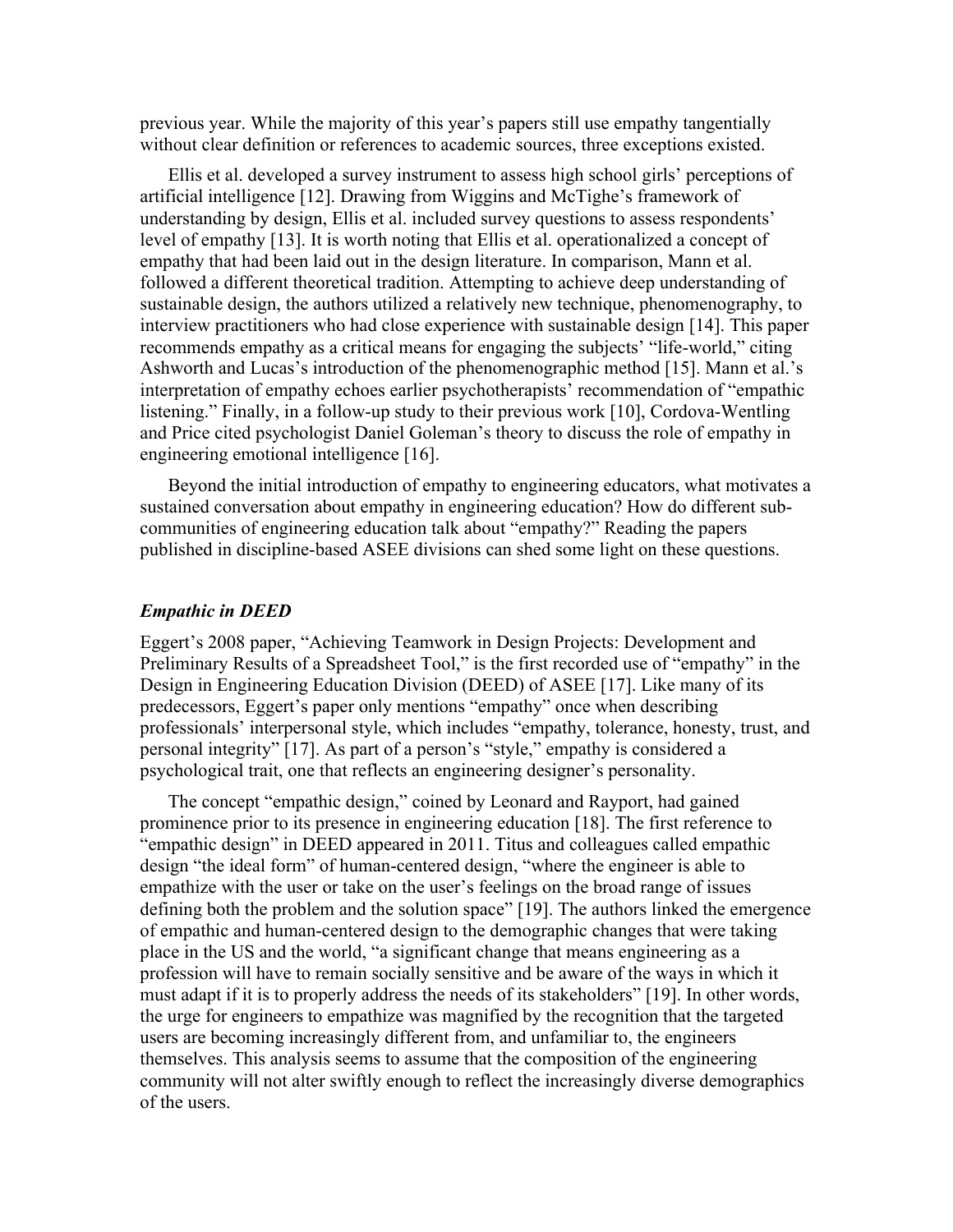If Titus et al. identified the external drive for empathic design, Hess et al. emphasized empathy as a key in the internal reconstruction of the engineering identity: "Traditionally, engineering as a profession has focused primarily on a set of technical skills, such as problem solving, design, and modeling. It is undeniable that these skills are core and important. However, the target attributes for future engineering graduates, such as featured in the National Academy of Engineering's (NAE) 'Engineer of 2020', include specific character qualities and affective dispositions as well, wherein promoting traits such as empathy and care is sometimes referenced as holistic engineering education" [20]. Here empathy is included in a list of features that describe a new breed of engineers endorsed by the National Academy of Engineering, one that replaces the traditional image of engineers as narrowly technical-oriented problem solvers. This identity shift is explicitly recognized in the paper, when the authors suggested the new features described by the National Academy "would shift perceptions of engineers from individuals who are solely object-oriented workers to individuals who have a strong work ethic (in collaborations and communications), are ethically responsible (globally, socially, intellectually, and technologically), are able to adapt to new trends, are innovative, and are entrepreneurial." According to Hess et al., this identity shift will make the engineering profession more diverse and fluid, in part by reconfiguring the engineering toolbox to make space for communication, ethics, and empathic thinking. However, discussions about empathic design in many cases ignore engineers' internal cognitive and affective processes and instead focus solely on empathy as a tool for extracting data from the users.

Citing Leonard and Rayport [18], Seshadri et al. defined empathic design as "a set of techniques that helps to identify customer-needs," which "has its foundation in observation of the customer in her/ his environment, that is, in the context of use" [21]. The paper introduces detailed empathic design techniques, including observation, data capture, reflection, and brainstorm, yet the paper says nothing about designers' own psychological status or how designers register the user's feelings internally. Instead, the paper shows an interest in transforming users into data sources. Empathic design is valued for "empower[ing] designers by observation"[21].

Schmitt et al. reported pedagogical strategies in two capstone design courses that were said to enhance student designers' empathy [22]. The paper starts by grounding the need of empathy in the gap between the engineering designers and their users, noting that empathy "is particularly important in engineering education where students may be of different demographics than those they will ultimately design for." In a review of empathy in philosophical and psychological literature, the authors recognize the empathizer's cognition and identity formation. However, this focus on the empathizer's (designer's) inner life did not translate into pedagogical practice in the capstone projects, where empathy was once again operationalized as an instrument for data collection. Speaking of the projects—designing for users with disability, the authors concluded, "[r]egular exposure to handicapped users, their limitations, and how these impact their ability to perform daily tasks, can provide useful data"[22].

When empathic design is translated into a method for user observation, the focus is often placed on an exclusive, two-entity relationship: the designer and the user. That is, the focus on gathering user data in a way downplays the roles of other stakeholders (e.g.,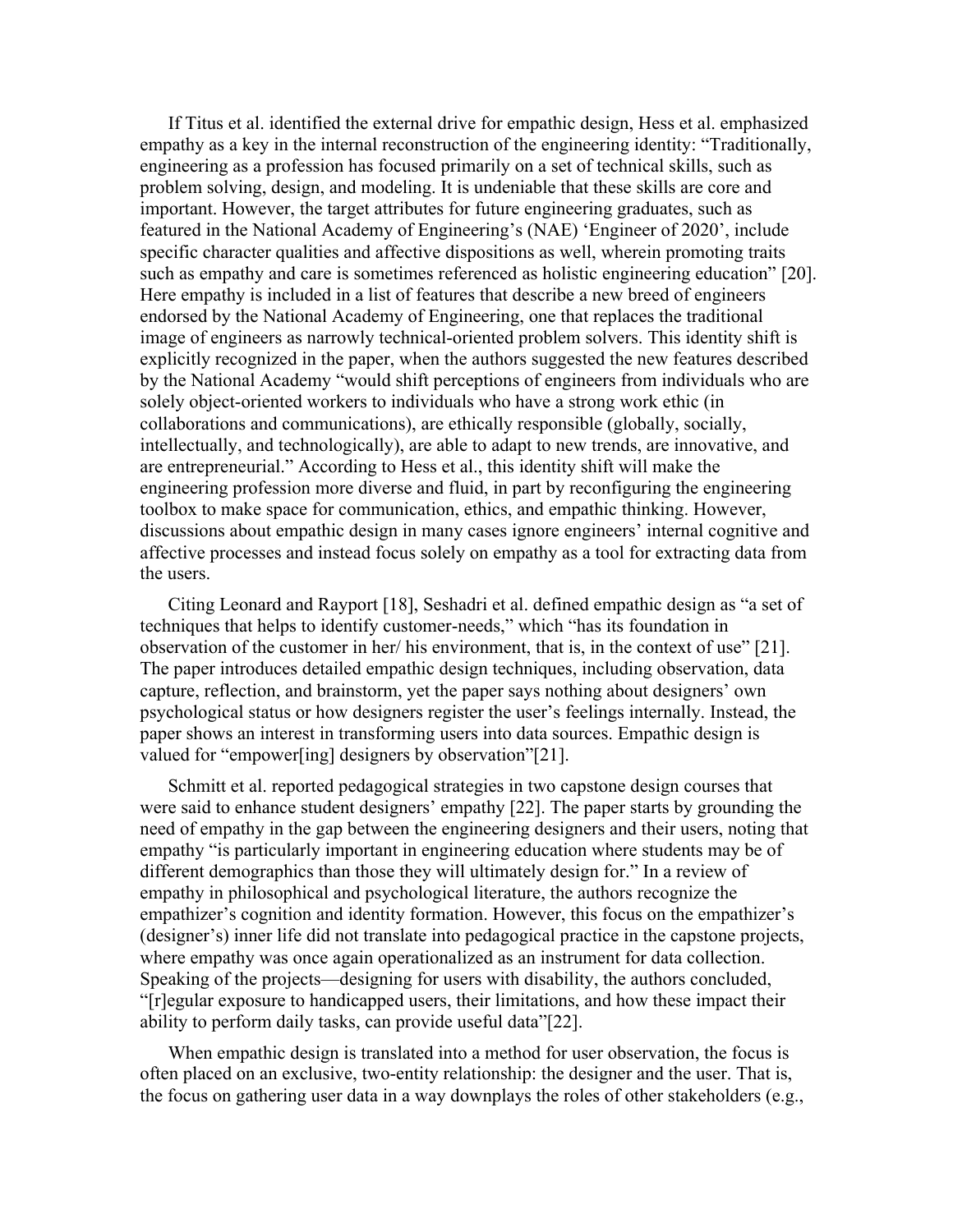social workers in the case of designing for people with disabilities) in the communication between the designers and the users.

#### *Empathy and entrepreneurship*

Empathic design has also made an influential presence in the Division of Entrepreneurship & Engineering Innovation (EEI). Steffensen recommended "empathic design" as an important supplement to questionnaire-based market research, because "a user is not always able to verbalize and talk about his or her specific needs"[23]. Believing that the theoretical underpinnings of empathy will perplex engineering students and "be rated by the students as a very soft skill," Steffensen chose to omit its psychological connotations and instead defined empathy as a "strategic action and [to] an instrumental understanding of the empathee which helps to guide and to fine-tune the strategic innovation plans of firms"[23]. Thus Steffensen, perhaps going further than many authors of empathic design would prefer to, moved empathy out of the terrain of individual traits and relocated it in the domain of corporate resources. Following this approach, Steffensen considered empathic thinking "a means to decrease failure rates in innovation processes and hence a strategy for risk reduction"[23].

Not all authors in EEI agree with depersonalizing empathy and treating it as a pure technique. In fact, some authors see empathic design not only as a technique; they also value the role of empathy in building productive and open-minded entrepreneurial teams. Karanian et al. reported a design team that experimented with an "open process"[24]. Empathy, defined as "understanding the emotional make-up of other people, stepping into the shoes of another on the team and feel 'with' vs. for another," played a vital role not only among the designers but also between the designers and the users—participants of a virtue community [24]. The authors also suggested that the predominantly female composition of the design team facilitated empathy and care for the user population, which shared a similar gender composition.

#### *From empathic design to empathic engineering*

While terms like "user needs" have become a regular part of the engineering vocabulary, Hess et al. noted that empathy is rarely used as an independent concept in engineering. They expressed surprise at "the lack of research on the connection between engineering (along with other technical/scientific fields) and empathy/care," in particular because "empathetic design is considered the most comprehensive form of human-centered design and empathic communication skills are postulated to lead to more personal connection to stakeholders"[20]. Indeed, despite the amount of attention paid to harnessing empathy as an engineering tool, few engineering educators have explicitly explored the relation between empathy and engineering. Lately, however, breakthroughs in this direction seem to be on the horizon.

Walther et al. reported a collaborative effort between engineering and social work educators that led to course modules on empathic communication for engineering students [25]. The authors grounded empathic communication in the complex socialtechnical systems in which engineers conduct professional practice. These social-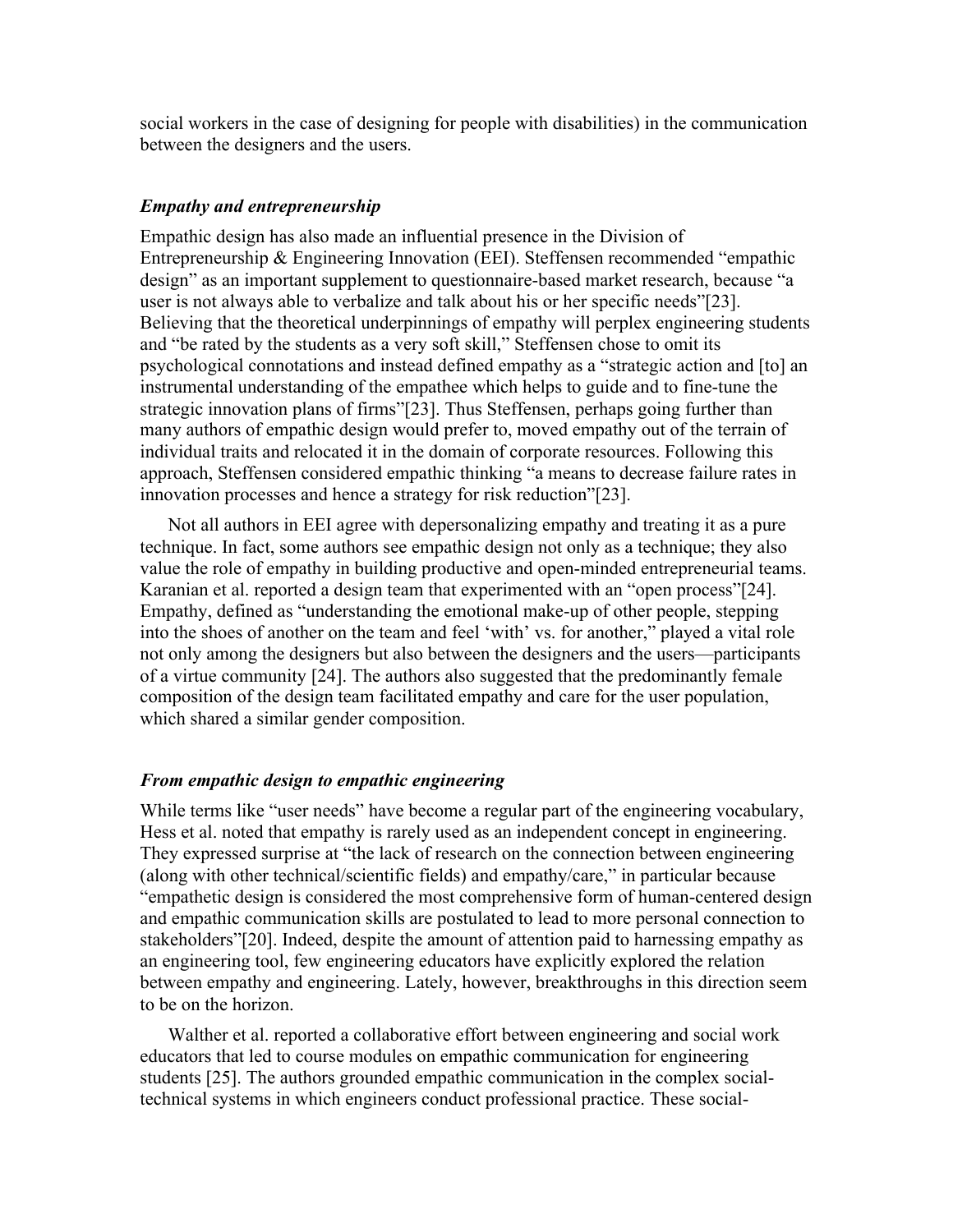technical systems, wrote Walther et al., frequently include multiple and conflicting values and perspectives. The social-technical systems thus require engineers to go beyond "dualist" approaches of communication or engagement, which separate engineers from the context of engineering work, and to develop "genuine, personal engagement with others"[25]. As Walther et al. suggested, the development of empathic communication "in a cognitive as well as affective sense would transform stakeholders into partners in a not only participatory but truly dialogical process of addressing the challenges of the future"[25]. Walther et al.'s paper traces in detail the trajectory of empathy in psychology literature throughout the  $20<sup>th</sup>$  century, highlighting three aspects of empathy in particular: knowing others' feelings, feeling as others do, and responding to others' experience. Inspired by social work education, the authors introduced empathic communication into engineering classrooms. What distinguishes Walther et al.'s work is a sincere attempt to synthesize the psychological insights on empathy and the pedagogical and professional necessities of engineering.

Beyond the ASEE annual conference proceedings, other works are assessing empathy as a core engineering competency [26] [27]. Inspired by these works that try to develop a new paradigm of "empathic engineering," the next section discusses two possible ways of reformulating empathy in the context of engineering.

#### **Re-envisioning Empathy in Engineering**

The act of empathizing has two components: First, one makes an effort to understand or feel with others, and second, through this effort, one achieves the cognitive or emotional status of sharing others' thoughts and feelings. Accordingly, empathy includes two aspects: the commitment of empathizing (being willing to share understanding and feeling) and the outcome of empathy (shared understanding and feeling). Psychology literature, in particular psychological studies of empathy as a capacity, has emphasized the outcome aspect of empathy; i.e., much of psychological research on empathy focuses on ascertaining when and how shared understanding and feeling take place. The engineering education community, paying acute attention to data collection, stresses the outcome of empathy even further. As engineering educators overwhelmingly focus on achieving common understanding between engineers and their users, few pause to ask questions about the other aspect—the commitment to empathizing. For example, am I empathic when I am committed to sharing others' thoughts and feelings, knowing, however, I may not be able to truly understand them? This is not just a rhetorical question, for there are myriads of occasions in which engineers may not truly share their nonengineering partners' thoughts and feelings, especially when they work in cross-cultural settings. In this case, shifting emphasis from the outcome to the commitment of empathizing is very relevant and necessary for engineers to remain empathic when interacting with stakeholders who come from drastically different background. Instead of assuming empathy as a result of following given recipes for listening or observation, perhaps engineers will benefit from recognizing the "incommensurability" across different epistemic and cultural communities [28]. That is, engineers might develop more realistic expectations when they pay attention to the inherent differences in values and ways of knowing between themselves and other stakeholders. Given the incommensurability, empathic engineers would still commit themselves and make their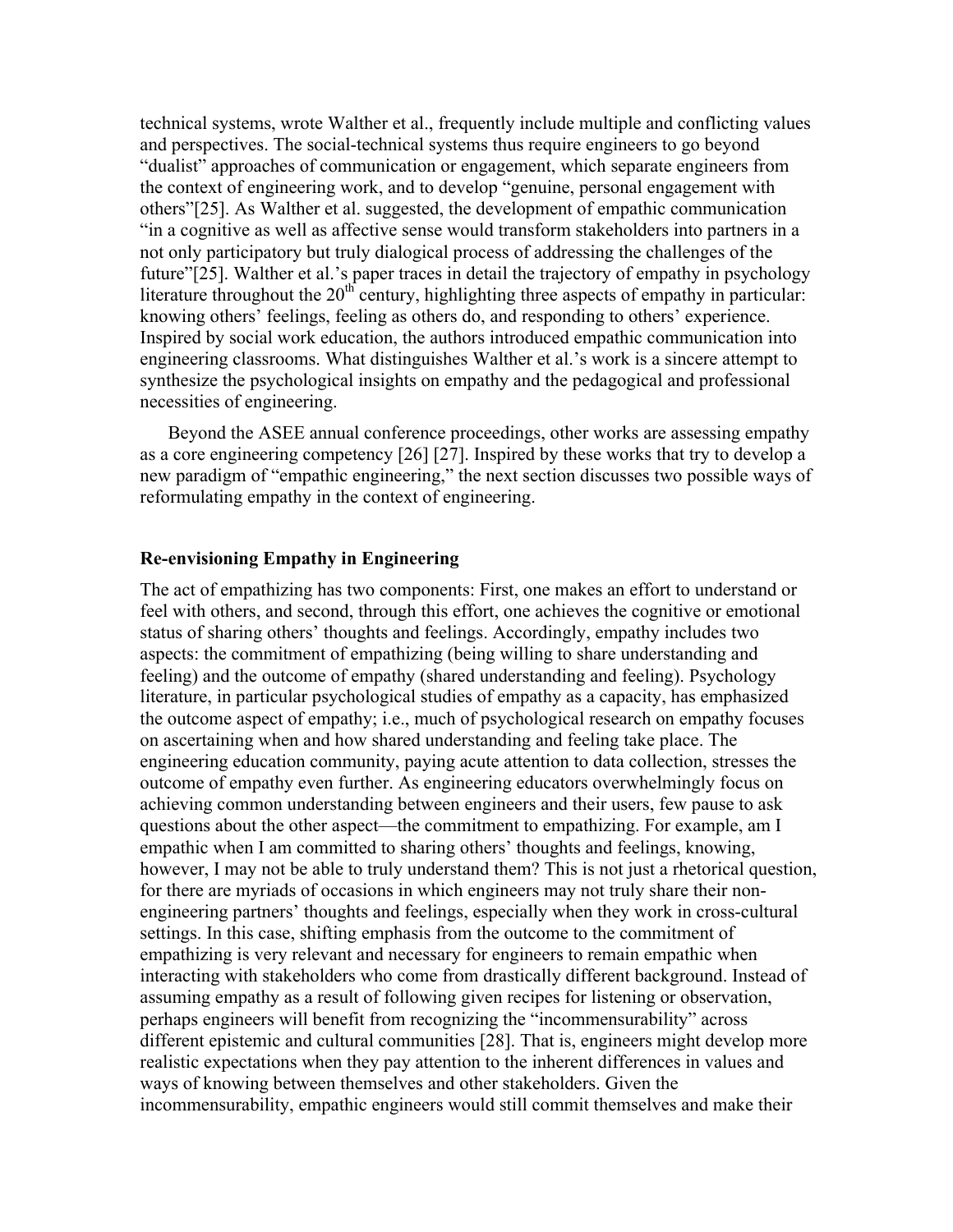best effort to understand other stakeholders. Thus, one reconstruction of empathy in engineering might describe a commitment to understanding, respecting, and communicating in spite of inherent and sometimes insurmountable differences. Besides being a personal trait of individual engineers, empathy as a commitment also declares a profession's ethical stance.

The commitment to empathic communication is particularly important when engineers work to meet the needs of underserved communities. Scholars working on the intersection of engineering and community engagement have pointed out the critical importance of listening and forming genuine partnership with community members in order to define engineering problems and solutions that are meaningful to the local communities [29]. In particular, literature in community engagement points out, engineering work that aims to facilitate sustainable community development and social justice goals necessitates "contextual listening," a framework that enables engineers to grasp the needs of community members in relation to the local historical and cultural contexts and to identity the structural (political, economic, etc.) barriers that prevent the fulfillment of these needs [30] [31]. As "contextual listening" also stresses patient, respectful, and non-judgmental communication, it provides an alternative formulation of "empathy" for engineers working toward community engagement and social justice. While appreciating the value and necessity of contextual listening for truly empathic engineering work, in this paper I choose to acknowledge the conceptual differences between empathy as a commitment to communicating, which highlights an internal, personal inclination, and contextual listening, which entails a broad set of conceptual tools for probing and analyzing the contextual and structural factors characteristic of a community.

In *Technology and the Virtues*, Philosopher Shannon Vallor discusses empathy as a virtue, drawing from Confucian and Buddhist traditions [32]. Vallor recognizes that contemporary technocultural systems, such as the digital culture, have enormous power to reshape—positively or negatively—community relationship and responses to moral indifference. Hence Vallor calls for the cultivation of empathy as a technomoral virtue. Defining empathy as a virtue is inspiring for thinking about engineering excellence. According to classical ethical theory, virtue means a form of excellence—cultivated wisdom that empowers one to make choices consistent with the good life [33]. Therefore, another way of reconstructing empathy in engineering is to define empathy as a form of professional excellence in engineering. This construct is compatible with recent scholars' work in developing a systematic language for empathy in engineering. Walther et al. proposed a comprehensive framework that articulates empathy in engineering as "a teachable and learnable skill, a practice orientation, and a professional way of being" [27]. According to this proposal, empathy describes both the skillset and the outlook of an excellent engineer, and like other virtues, it can be cultivated through education. Furthermore, Walther et al. argued that comprehensive integration of empathy in engineering would help enhance social justice, peace, and sustainability, goals that are connected with the good life in virtue theory.

#### **Conclusion**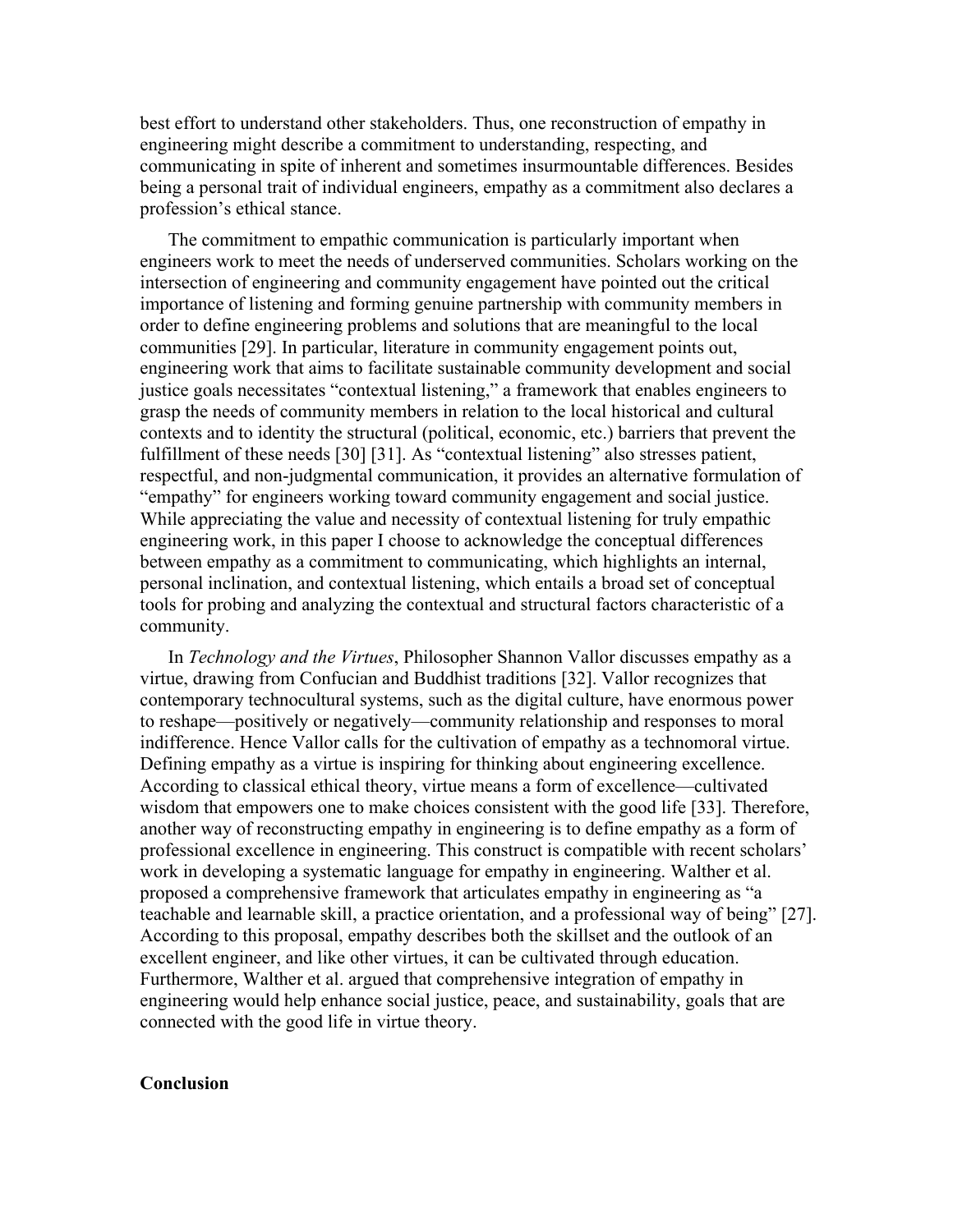This paper begins with the following motivating question: given the rich insights into empathy in philosophy and psychology literature, why do discussions of empathy in engineering education seem to focus narrowly on the marketing-based concept of "empathic design?" Taking a genealogical approach, I trace the discursive presence of "empathy" in engineering education. A preliminary survey of the ASEE annual conference proceedings indicates that engineering educators adopted the concept empathy primarily as a data collecting technique, and empathy was recommended as a solution to a widening gap of understanding between engineering designers and their users. A genealogical reading of empathy in engineering also reveals engineers' attempt to shift their professional identity from pure technical problem solvers to more holistic experts who can play leading roles in meeting complex sociotechnical challenges. In contrast to the objective of broadening engineers' professional identity, the discourse of empathy in engineering has subscribed to a predominantly instrumentalist paradigm, one that accentuates empathy as a depersonalized data collecting tool in engineering design activities. This instrumentalist paradigm, drawing heavily from market research, disregards much of the past century's research about empathy in philosophy and psychology. Countering the instrumentalist paradigm, recent works on "empathic engineering" suggest possibilities of reworking empathy as a more comprehensive and relevant framework to engineering competence, which encompasses engineers' moral and communicative development. In line with the proposal of empathic engineering, this paper suggests two possible ways of reframing empathy in the engineering context: empathy as a commitment to understanding and communicating, and empathy as an engineering excellence.

#### **References**

- [1] Stueber, Karsten. 2017. "Empathy," in *The Stanford Encyclopedia of Philosophy*, Edward N. Zalta ed., <https://plato.stanford.edu/archives/spr2017/entries/empathy/>.
- [2] Baston, C. Daniel. 2009. "These Things Called Empathy: Eight Related but Distinct Phenomena," in *The Social and Neuroscience of Empathy*. Jean Decety and William Ickes eds. The MIT Press.
- [3] Wispé, Lauren. 1987. "History of the Concept of Empathy." In *Empathy and its development*. Nancy Eisenberg and Janet Strayer eds. Cambridge University Press.
- [4] Williams, Bernard. 2002. *Truth and Truthfulness: An Essay in Genealogy*. Princeton University Press: Princeton, NJ, p. 20.
- [5] Nietzsche, Friedrich. 1956. *The Birth of Tragedy and the Genealogy of Morals*. Francis Golffing trans. Doubleday Anchor Books: Garden City, NY, p. 151.
- [6] Foucault, Michel. 1984. "Nietzsche, Genealogy, History." *The Foucault Reader*. Edited by Paul Rabinow. New York: Pantheon, p. 77.
- [7] Bishop, Sandra L., and Mary Besterfield-Sacre. 1996. "Freshman Engineering Leadership Team: Student Mentors for Recruitment and Retention." ASEE Annual Conference Proceedings.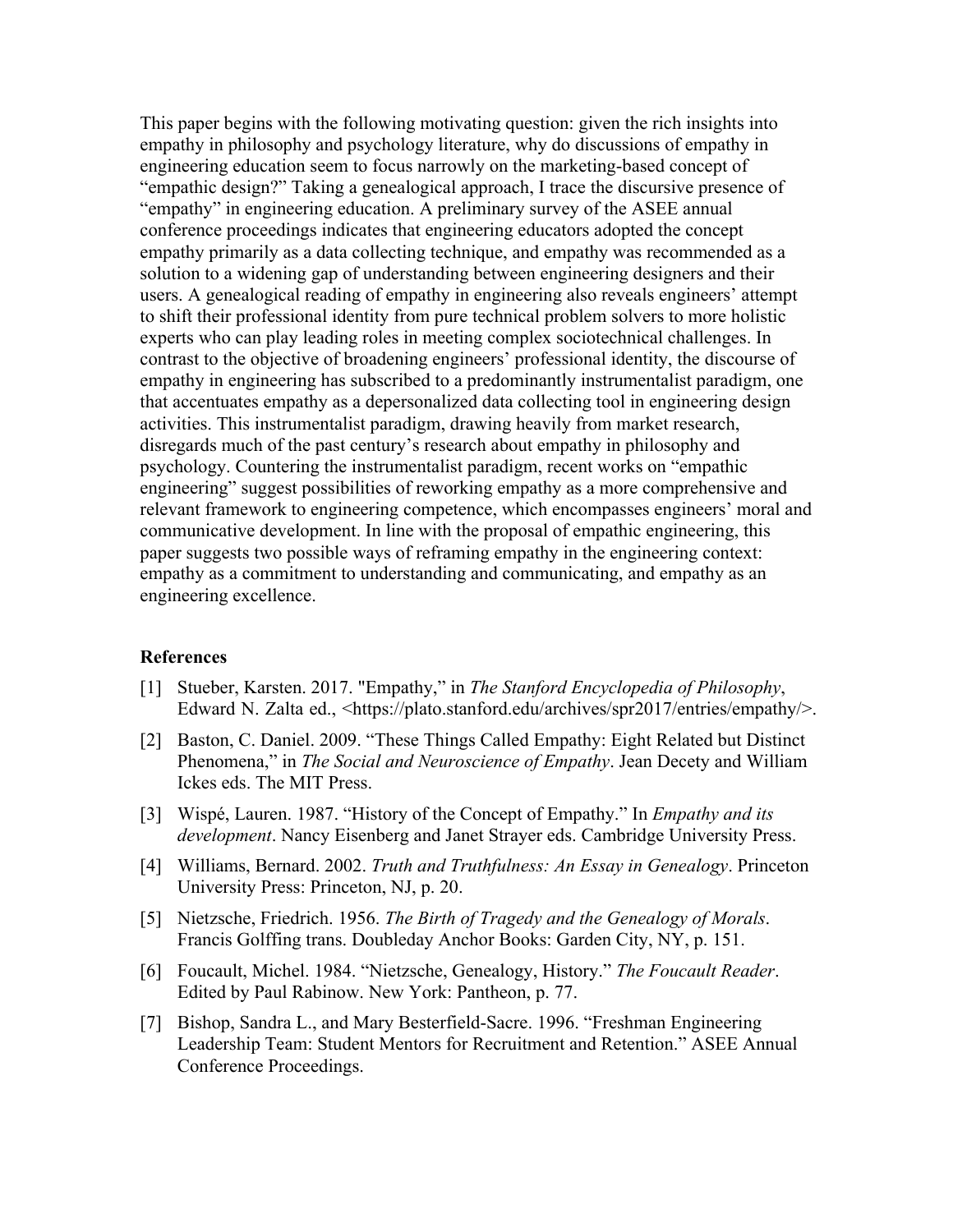- [8] Pfaffenberger, Bryan, Susan Carlson, John P. O'Connell, Timothy P. Scott, and Mark A. Shields. 1996. "Teaching Professional Development in the First-Year Writing Course." ASEE Annual Conference Proceedings.
- [9] Welker, Rosanne L., and W. Bernard Carlson. 2001. "The Whammy Line as a Tool for Fostering Moral Imagination." ASEE Annual Conference Proceedings.
- [10] Crowley, Leslie, Jon Dolle, Bruce Litchfield, and Ray Price. 2001. "Engineering Emotional Intelligence: Course Development and Implementation." ASEE Annual Conference Proceedings.
- [11] Mawasha, Ruby, Kumar Yelamarthi, and Paul Lam. 2006. "Building a Bridge for Students to Transition from High-School to Engineering Curriculum." ASEE Annual Conference Proceedings.
- [12] Ellis, Glenn, Jake Lauer, Katie Silva, and Netty Nina. 2007. "Assessing Preconceptions about Artificial Intelligence to Improve Learning." ASEE Annual Conference Proceedings.
- [13] Wiggins, Grant, and Jay McTighe. 2005. *Understanding by Design*. 2nd ed. Association for Supervision & Curriculum Development: Alexandria, VA.
- [14] Mann, Llewellyn, Gloria Dall'Alba, and David Radcliffe. 2007. "Using Phenomenography to Investigate Different Ways of Experiencing Sustainable Design." ASEE Annual Conference Proceedings.
- [15] Ashworth, Peter, and Ursula Lucas. 2000. "Achieving Empathy and Engagement: A Practical Approach to the Design, Conduct and Reporting of Phenomenographic Research." *Studies in Higher Education*, 25 (3): 295-308.
- [16] Cordova-Wentling, Rose Mary, and Raymond Price. 2007. "Human Behavior Skills in Engineering Education." ASEE Annual Conference Proceedings.
- [17] Eggert, Rudolph. 2008. "Achieving Teamwork in Design Projects: Development and Preliminary Results of a Spreadsheet Tool." ASEE Annual Conference Proceedings.
- [18] Leonard, Dorothy, and Jeffrey F. Rayport. 1997. "Spark innovation through empathic design." *Harvard business review* 75: 102-115.
- [19] Titus, Craig, Carla B. Zoltowski, and William C. Oakes. 2011. "Designing in a Social Context: Situating Design in a Human-Centered, Social World." ASEE Annual Conference Proceedings.
- [20] Hess, Justin L., Jessica Erin Sprowl, Rui Pan, Melissa Dyehouse, Carrie A.Wachter Morris, and Johannes Strobel. 2012. "Empathy and Caring as Conceptualized Inside and Outside of Engineering: Extensive Literature Review and Faculty Focus Group Analyses." ASEE Annual Conference Proceedings.
- [21] Seshadri, Priya, Tahira N Reid, and JoranW. Booth. 2014. "A Framework for Fostering Compassionate Design Thinking During the Design Process." ASEE Annual Conference Proceedings.